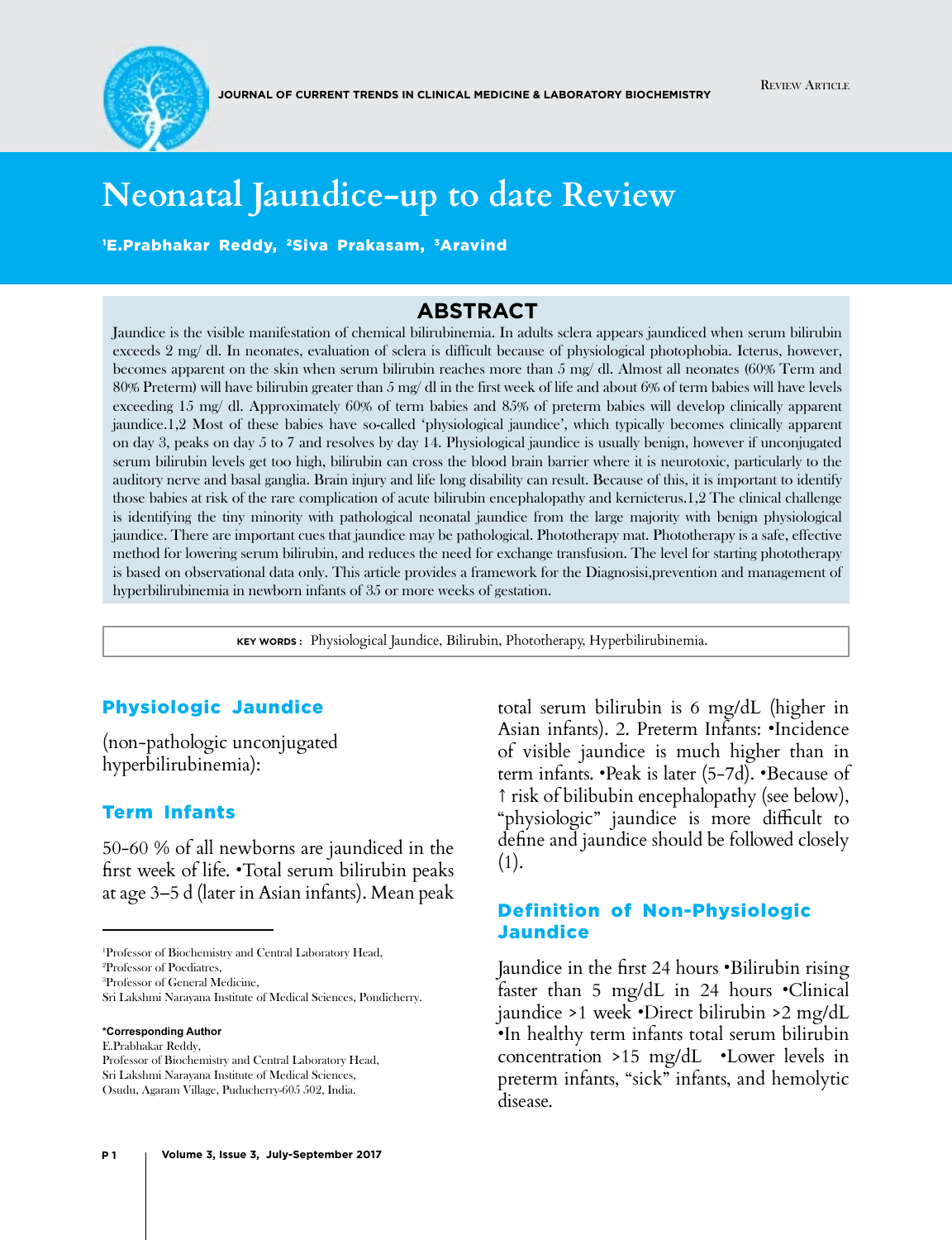## Bilirubin Metabolism

As red blood cells are lysed, they release hemoglobin. Heme molecules (from hemoglobin) are converted to bilirubin. Bilirubin (unconjugated or indirect) is bound to serum albumin and transferred to the liver where it is conjugated to glucuronate by glucuronyl transferase. Conjugated (direct) bilirubin is excreted into bile. A fraction of bilirubin from the stool is reabsorbed into the blood via the portal circulation (enterohepatic circulation) (2-3).

# Bilirubin Encephalopathy

The mildest form of bilirubin encephalopathy is sensorineural hearing loss due to damage to the cochlear nuclei. Severe encephalopathy causes kernicterus. Factors predisposing to neurotoxicity of unconjugated hyperbilirubinemia include: •When bilirubin concentration exceeds the binding capacity of serum albumin •Displacement of bilirubin from albumin by acidosis or certain drugs (e.g., sulfonamides, ceftriaxone) •Sepsis •Preterm infants due to↑ risk due lower serum albumin concentrations and ↑ risk for acidosis and sepsis (4-5).

## Causes Of Unconjugated (Indirect) Hyperbilirubinemia

1. Increased lysis of RBCs (i.e., increased hemoglobin release) •Isoimmunization (blood group incompatibility: Rh, ABO and minor blood groups) •RBC enzyme defects (e.g., G6PD deficiency, pyruvate kinase deficiency) •RBC structural abnormalities (hereditary spherocytosis, elliptocytosis) •Infection (sepsis, urinary tract infections) •Sequestered blood (e.g., cephalohematoma, bruising, intracranial hemorrhage)•Polycythemia •Shortened life span of fetal RBCs (80 vs. 120 d)

- 2. Decreased hepatic uptake and conjugation of bilirubin •Immature glucuronyl transferase activity in all newborns: term infants have 1% of adult activity, preterm infants have 0.1%. •Gilbert Syndrome •Crigler Najjar Syndrome (Non-hemolytic Unconjugated Hyperbilirubinemia): inherited conjugation defect (very rare) •Pyloric stenosis (mechanism is unknown) •Hypothyroidism •Infants of Diabetic Mothers (polycythemia is also common) •Breastmilk Jaundice (pregnanediol inhibits glucuronyl transferase activity)
- 3. Increased enterohepatic reabsorption •Breast feeding jaundice (due to dehydration from inadequate milk supply) •Bowel obstruction •No enteric feedings (6-9)

# Evaluation Of Jaundice (Unconjugated)

- 1. Initial evaluation: •Total and direct bilirubin •Blood type and Rh (infant & mother) •Hematocrit •Direct Antiglobulin (Coombs) Test on infant
- 2. Later evaluation (as indicated): •RBC smear, reticulocyte count (if evidence or suspicion of hemolytic disease) •Blood culture, urinalysis, urine culture •Thyroid function tests, G6PD assay, Hgb electrophoresis
- 3. Preterm Infants: Because of ↑ risk of bilibubin encephalopathy, therapy should be started at lower bilirubin concentrations. In general, bilirubin shoud not be allowed to exceed the infant's weight in kg x 10 (e.g., for 1.0 kg infant, keep bilirubin <10 mg/dL).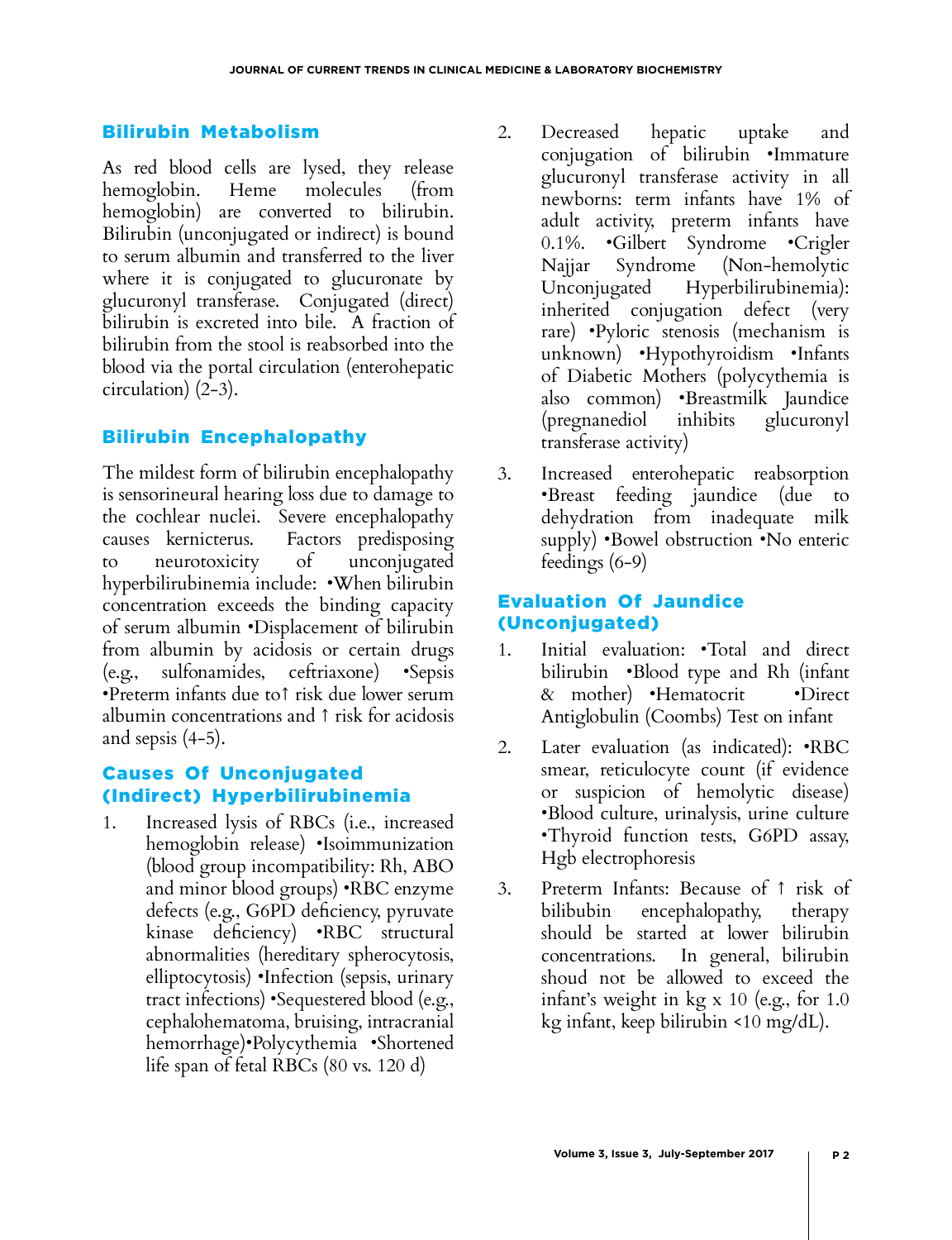# Conjugated (Direct) Hyperbilirubinemia (Cholestasis)

Clinically, jaundice is green compared to jaundice due to unconjugated hyperbilirubinemia (yellow). 1. Hepatocellular diseases: A. Hepatitis: •Neonatal idiopathic hepatitis •Viral (Hepatitis B, C, TORCH infections) •Bacterial (E. coli, urinary tract infections) B. Total parenteral nutrition C. Hepatic ischemia (post-ischemic damage) D. Erythroblastosis fetalis (late, "Inspissated Bile Syndrome") E. Metabolic disorders (partial list): •Alpha-1 antitrypsin deficiency •Galactosemia, tyrosinemia, fructosemia •Glycogen storage disorders •Cerebrohepatorenal disease (Zellweger) •Cystic fibrosis •Hypopituitarism 2. Biliary tree abnormalities: A. Extrahepatic biliary atresia: In first 2 weeks,, unconjugated bilirubin predominates; elevated conjugated bilirubin is late. B. Paucity of bile ducts (Alagille's vs. non-syndromic) C. Choledochal cyst D. Bile plug syndrome(10-14)

# Evaluation And Managenment Of **Cholestasis**

 1. Initial evaluation: •Total and direct bilirubin •AST, ALT, GGT, urine reducing substances •Hepatic ultrasound 2. Later evaluation (as indicated): •Hepatitis B and C serology •α1-antitrypsin deficiency studies •Very long chain fatty acids •Brain sonogram •HIDA scan •Cholangiogram 3. Management: •Conjugated bilirubin is not toxic. •Management is treatment of cause. •Phototherapy will cause "bronzing" with conjugated hyperbilirubinemia.

Immature newborn brain is susceptible to toxicity from unconjugated bilirubin resulting in "Kernicterus" or "bilirubin brain damage". Jaundice is the visible manifestation of chemical bilirubinemia. In adults sclera appears jaundiced when serum bilirubin exceeds 2 mg/

dl. In neonates, evaluation of sclera is difficult because of physiological photophobia. Icterus, however, becomes apparent on the skin when serum bilirubin reaches more than 5 mg/ dl. Almost all neonates (60% Term and 80% Preterm) will have bilirubin greater than 5 mg/ dl in the first week of life and about 6% of term babies will have levels exceeding 15 mg/ dl (10-13).

# 1. Source of production

Bilirubin is derived from the breakdown of heme proteins which are present in hemoglobin, myoglobin and certain heme containing enzymes. Three fourths of the bilirubin comes from hemoglobin catabolism. One gram of hemoglobin results in the production of 34 mg of bilirubin. A normal term newborn produces about 6-10 mg/kg/ day of bilirubin (14).

# 2. Metabolism

Bilirubin is bound to albumin for transport in the blood. This bound bilirubin does not enter the central nervous system and is nontoxic. ii. Upon reaching the liver, only bilirubin enters the liver cell and gets bound to ligandin which helps to transport it to the site of conjugation. iii. Conjugation occurs with glucuronic acid to produce mono- and diglucuronides which are water soluble. iv. The conjugated bilirubin is transported with the bile to the gut. In the sterile newborn gut, there is an enzyme called beta- glucuronidase which converts bilirubin glucuronide into unconjugated bilirubin which is reabsorbed into the circulation. This is called enterohepatic circulation and is particularly important in babies who are infrequently fed from birth. With frequent feeding early colonization of gut occurs. These bacteria reduce bilirubin glucuronide into stercobilin which is excreted in stool, thus inhibiting the enterohepatic circulation  $(14-16)$ .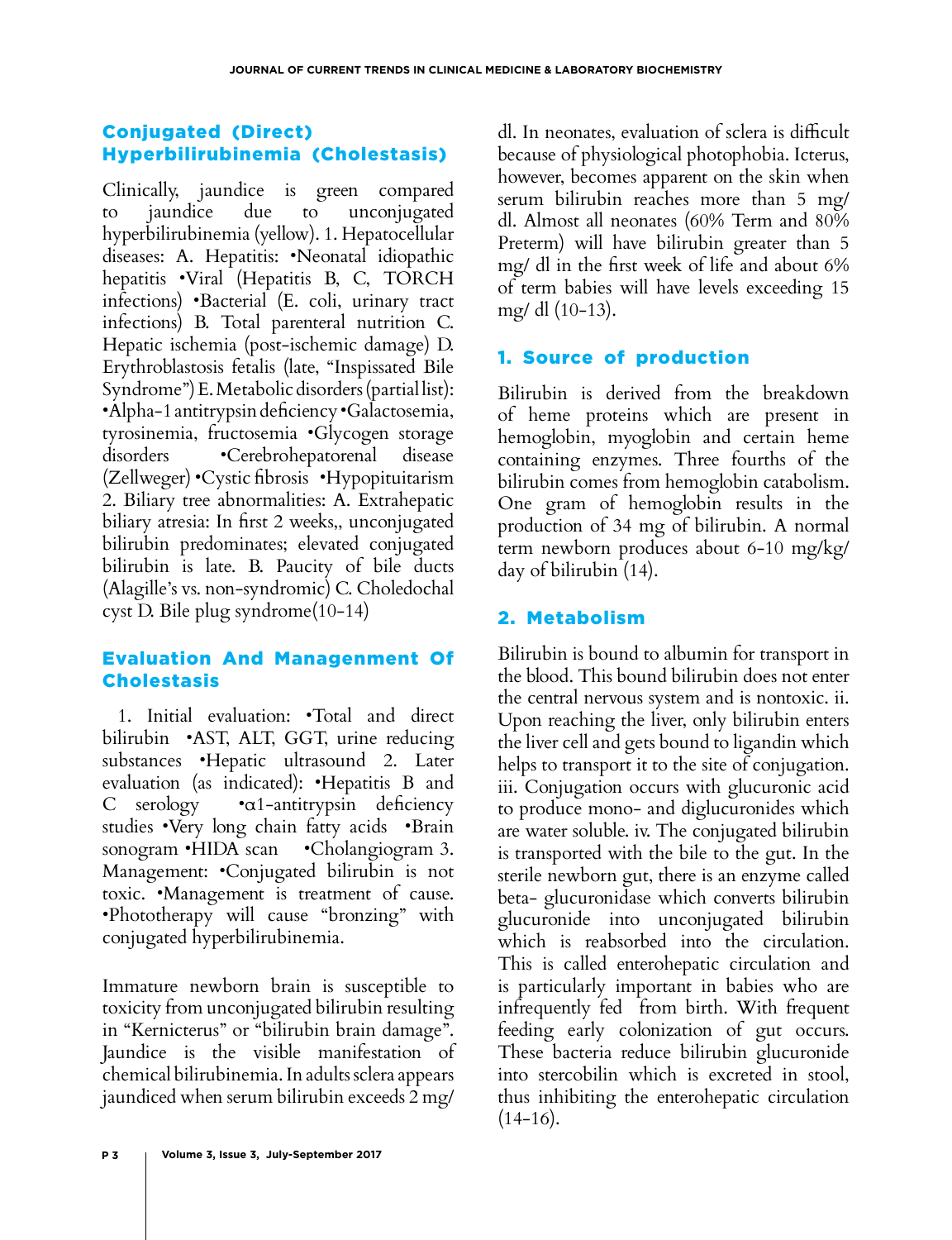## Assessment Of Jaundice Clinical Criteria

 It is very widely used and utilizes the principle that clinical jaundice first becomes obvious in the face followed by a downward progression as it increases in intensity. Assessment of jaundice should be done in natural light. The finger is pressed on the baby's skin, preferably over a bony part, till it blanches. The underlying skin is noted for yellow color. Extent of jaundice thus detected gives a rough estimate of serum bilirubin. Clinical estimation of bilirubin by experienced person, though reliable, has to be confirmed by laboratory methods (14-17).

# Physiological Jaundice

Immaturity in bilirubin metabolism at multiple steps results in the occurrence of hyperbilirubinemia in the first few days of life. These are: • Increased bilirubin load on the hepatic cell • Defective uptake from plasma into liver cell • Defective conjugation • Decreased excretion • Increased entero-hepatic circulation Characteristics of physiological jaundice • First appears between 24-72 hours of age • Maximum intensity seen on 4-5th day in term and 7th day in preterm neonates • Does not exceed 15 mg/ dl • Clinically undetectable after 14 days. • No treatment is required but baby should be observed closely for signs of worsening jaundice.

Pathological jaundice Presence of any of the following signs denotes that the jaundice is pathological. Treatment is required in the form of phototherapy or exchange blood transfusion. One should investigate to find the cause of pathological jaundice. • Clinical jaundice detected before 24 hours of age • Rise in serum bilirubin by more than 5 mg/ dl/ day • Serum bilirubin more than 15 mg/ dl • Clinical jaundice persisting beyond 14 days of life • Clay/white colored stool and/or

dark urine staining the clothes yellow • Direct bilirubin >2 mg/ dl at any time Causes of jaundice Hyperbilirubinemia in the first week of life is usually of the indirect variety. Causes are usually classified based on the time of onset of jaundice. While referring a baby with jaundice make sure that either the mother is referred or mother's blood sample is sent (14- 19).

- 1. APPEARING WITHIN24 HRS OF AGE: Hemolytic disease of newborn: Rh, ABO and minor group incompatibility Infections: intrauterine viral, bacterial; malaria G-6PD deficiency
- 2. APPEARING WITHIN24-72 HRS OF AGE: Physiological Sepsis neonatorum Polycythemia Concealed hemorrhages: cephalhematoma, subarachnoid bleed, IVH. Increased enterohepatic circulation
- 3. APPEARING AFTER 72 HRS : Neonatal hepatitis Extra hepatic biliary atresia Breast milk jaundice Metabolic disorders

Remember that • The age of appearance may overlap and the above mentioned grouping is only a general classification. • Infection must be ruled out in jaundice appearing any time after third day of life. • Even after extensive investigations, cause remains uncertain in over one third of cases. • Neonatal jaundice may be multifactorial in origin.

# Risk Factors Of Jaundice

A simple pneumonic for risk factors is JAUNDICE J - Jaundice within first 24 hrs of life A - A sibling who was jaundiced as neonate U - Unrecognized hemolysis N – Non-optimal sucking/nursing D - Deficiency of G6PD I - infection C – Cephalhematoma / bruising E - East Asian/North Indian (20-22).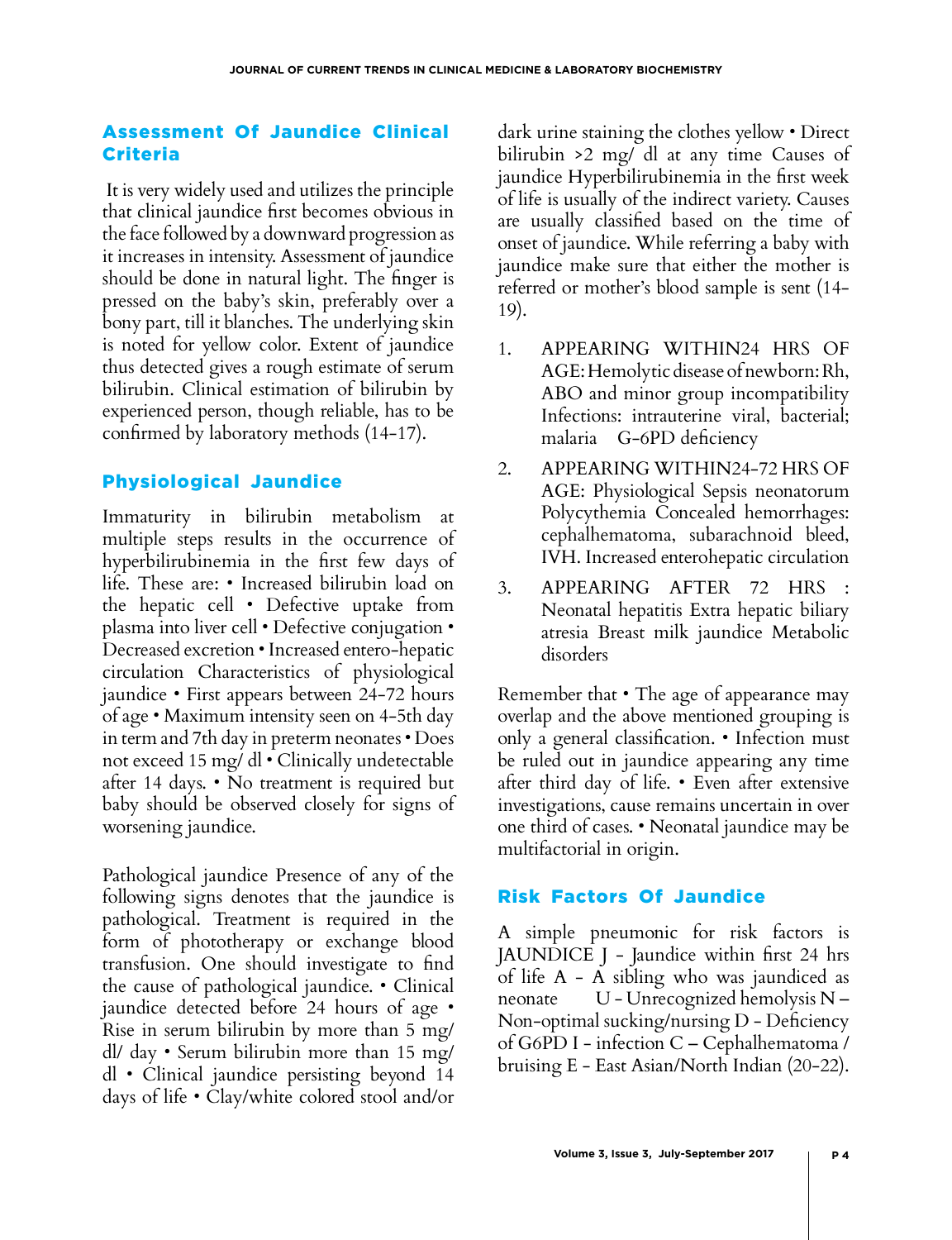## Common Causes In India

Physiological : Blood group incompatibility • Intrauterine and postnatal infections • G-6PD deficiency • Bruising and cephalhematoma • Breast milk jaundice

#### **1. Breast Milk Jaundice :**

This condition may persist as a prolonged physiological jaundice or it may appear forthe first time after the first week. It is common in solely breast fed babies and the intensity is maximum between 10-14 days of life. The bilirubin levels are never high enough to require exchange though phototherapy may occasionally be necessary. If bilirubin is less than 15 mg/ dl at 3 weeks one need not worry. But if bilirubin is > 15 mg/dl at 3 weeks, cessation of breast milk for 48 hours will decrease bilirubin levels dramatically and breast milk can be resumed without any risk of recurrence of jaundice. However, more frequent breast feeds without cessation results in improvement in many (20).

Approach to a jaundiced baby The following four questions need to be answered What is the birth weight? What is the gestation? What is the postnatal age in hours? Is the jaundice physiological or pathological? If the jaundice is physiological and baby is well only observation is necessary. Workup for pathological jaundice 1. R e vie w mat e rn al an d p e ri n at al his t o ry Family history of jaundice, liver disease Previous sibling with jaundice for blood group incompatibility Maternal illness during pregnancy Previous history of malaria Traumatic delivery, delayed cord clamping, oxytocin use Birth asphyxia, delayed feeding, delay in meconium passage Breast feeding.(20-22)

### **2. Physical examination**

Prematurity Small for gestation: polycythemia, hepato-splenomegaly, cataract, rash. Extravascular bleed: cephalhematoma Pallor: hemolysis, blood loss Petechiae: sepsis, TORCH infections Hepatosplenomegaly: Rhisoimmunization, sepsis, TORCH infections

## **3. Laboratory Tests**

Serum bilirubin total and direct\* Blood group and Rh for mother and baby\* Direct Coomb's test on infant Hematocrit\* Peripheral smear for RBC morphology, evidence of hemolysis and, reticulocyte count Sepsis screen Liver and thyroid function tests in cases with prolonged jaundice TORCH titres.(23-25)

## Prolonged Jaundice

Babies with prolonged jaundice (visible jaundice persisting for greater than 2 weeks in term babies and greater than 3 weeks in preterm babies) should be reviewed for history suggestive of obstructive jaundice e.g. acholic pale stools. In all babies with prolonged jaundice, blood should be taken for total and conjugated bilirubin level. • Predominantly unconjugated prolonged jaundice (conjugated SBR less than 30 micromol/l): is usually benign breast milk jaundice but consider performing thyroid function tests to exclude thyroid agenesis/dysplasia or hypopituitarism, and a urine culture to exclude a UTI. Predominantly conjugated prolonged jaundice (conjugated SBR greater than 30 micromol/l): is always pathological and the baby should be investigated for intra-hepatic (e.g hepatitis) and obstructive (e.g biliary atresia) causes of prolonged jaundice. (see Conjugated Jaundice Guideline) There should be no delay in investigation because age at diagnosis of biliary atresia is an important prognostic factor for successful surgical repair. So such babies should be referred urgently to a tertiary Paediatric centre that has the facilities to investigate these babies and particularly to exclude biliary atresia.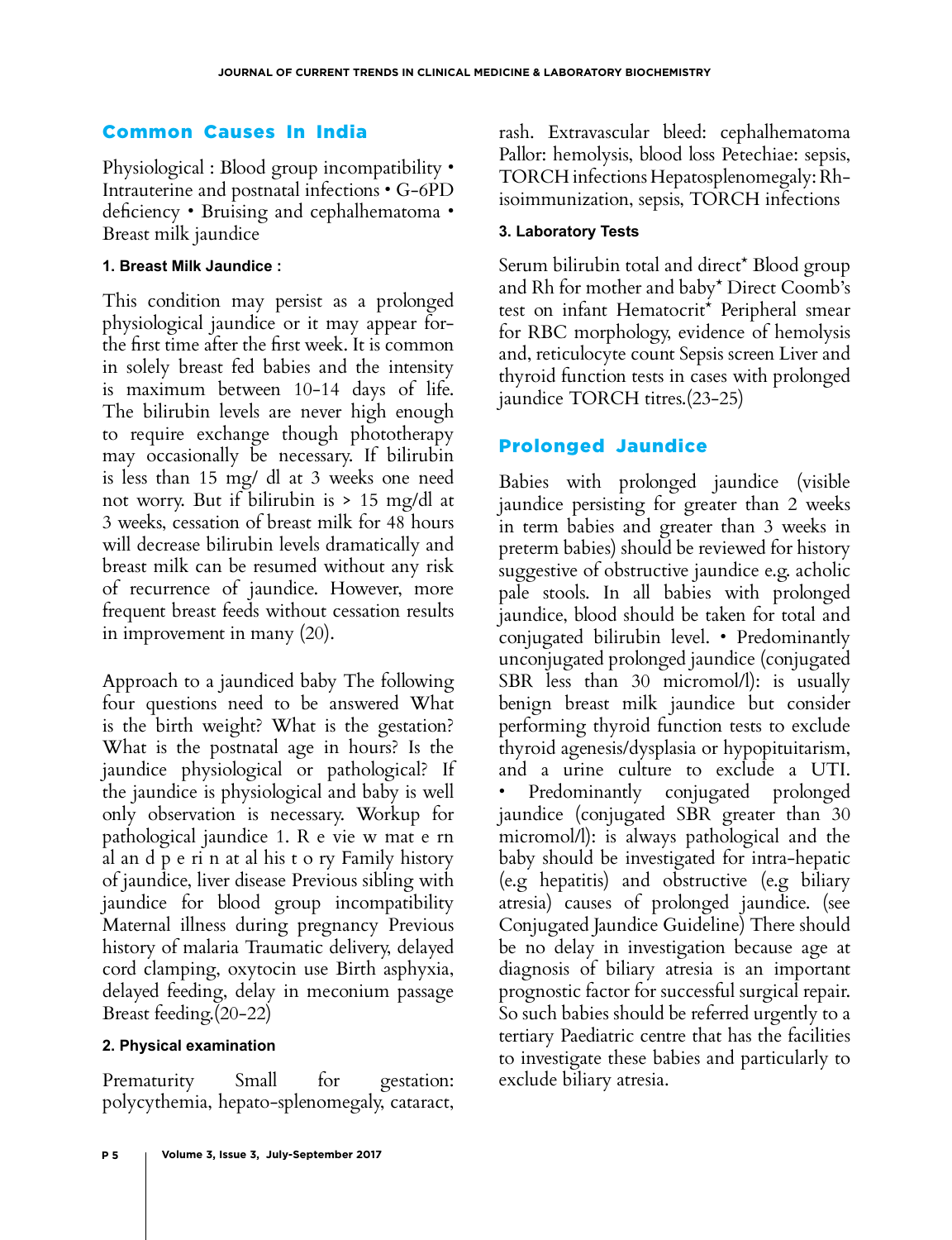#### Management

Management of jaundice is directed towards reducing the level of bilirubin and preventing CNS toxicity. 1. Prevention of hyperbilirubinemia i. Early and frequent feeding ii. Adequate hydration 2. Reduction of bilirubin: This is achieved by phototherapy or/and exchange transfusion (23-29).

### Phototherapy

Phototherapy is the first line treatment for neonatal jaundice and is effective in most babies in reducing TSB level. Its efficacy depends on wavelength and luminance of the light source and the skin surface area illuminated by the light.

This involves exposure of the naked baby to blue, cool white or green light of wave length 450-460 nm. The light waves convert the bilirubin to water soluble nontoxic forms which are then easily excreted. Every attempt should be made to find out the cause of jaundice. The advantages of phototherapy are that it is noninvasive, effective, inexpensive and easy to use. Clinical assessment of bilirubin level should not be relied upon in an infant under phototherapy. Frequent feeding every 2 hrly and change of posture should be promoted in an infant receiving phototherapy. Eye shades should be fixed.External genitalia may be covered as long as the infant is receiving phototherapy. Additional oral intake of plain water or glucose water is neither recommended nor necessary (23-25).

### Risk Factors

Babies with any of the risk factors below should start phototherapy according to the line one below that indicated by their gestational age. These risk factors include: • Haemolysis, • G6PD deficiency, • Asphyxia, •

Proven sepsis, • Any baby who is unwell: e.g. lethargy, temperature instability, respiratory distress, acidosis. albumin less than 30gram/L (if measured) In babies with severe (close to exchange levels) or rapidly rising SBR, the efficacy of phototherapy can be optimised by removing all clothes and nappy and having more than one light above the baby and having the baby lie on a fibre optic or LED. Phototherapy mat. Phototherapy is a safe, effective method for lowering serum bilirubin, and reduces the need for exchange transfusion. The level for starting phototherapy is based on observational data only (29).

# **Technique**

Six to eight daylight tubes or four blue tubes are mounted on a stand and all electrical outlets are well grounded. Inexpensive commercial phototherapy units are freely available. Tubes are changed after every 1000 hours or 3 months of use. One may use 150 watt halogen bulb (life 1000 hours) for providing effective phototherapy. Blue CFL lamps may also be used which should be changed every 3000h. ii. Check flux with help of fluxmeter. Ideal 6-8 µw/cm2/nm. iii. A Plexiglas shield should be used to cover the tube lights, if the unit is locally made. iv. Baby is placed naked 45 cm away from the tube lights in a crib or incubator. If using closer, monitor temperature of the baby. v. Eyes are covered with eyepatches to prevent damage to the retina by the bright lights; gonads should also be covered. vi. Phototherapy is switched on. vii. Baby is turned every two hours or after each feed. viii. Temperature is monitored every two to four hours. ix. Weight is taken at least once a day. x. More frequent breastfeeding or 10-20% extra fluid is provided. xi. Urine frequency is monitored daily. xii. Serum bilirubin is monitored at least every 12 hours. xiii. Phototherapy is discontinued if two serum bilirubin values are < 10 mg/dl (27-29).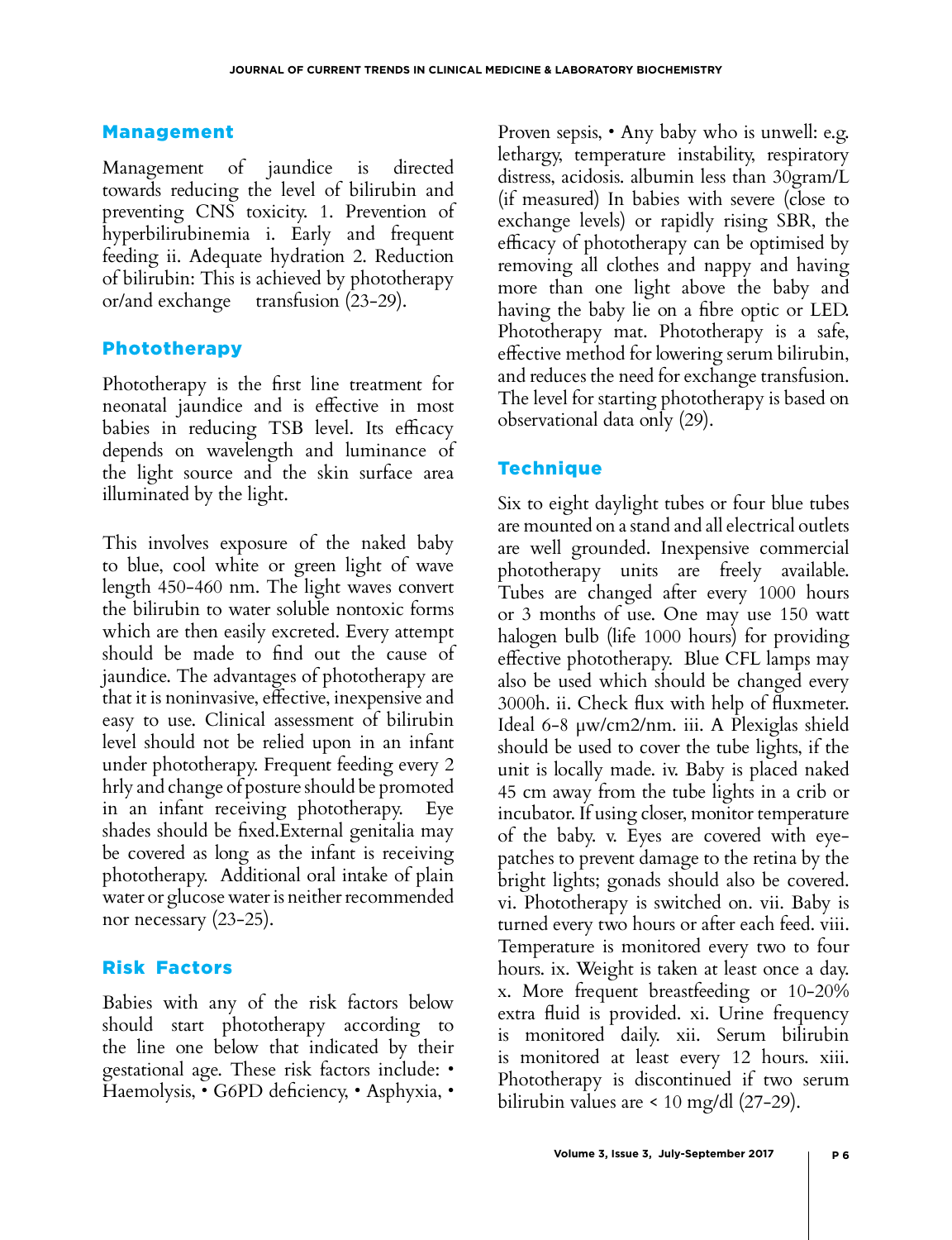## Side Effects Of Phototherapy

Increased insensible water loss: Provide more frequent and for longer duration extra breast feeding. Loose green stools: weigh often and compensate with breast milk. Skin rashes: Harmless, no need to discontinue phototherapy; Bronze baby syndrome: occurs if baby has conjugated hyperbilirubinemia. If so, discontinue phototherapy; Hypo or hyperthermia: monitor temperature frequently  $(25-28)$ .

# Exchange Transfusion

It is still the most effective and reliable method to reduce serum bilirubin. Anticipation and early referral to a higher centre is indicated. Choice of blood for exchange blood transfusion (i) In ABO incompatibility: Use O cells of same Rh type, ideal is to have O cells suspended in AB plasma. (ii) In Rh isoimmunization: In emergency use O-ve blood. Ideal is O -ve cells suspended in AB plasma. One may use baby blood group but Rh –ve blood also. (iii) Other conditions: Baby's blood group.

Prolonged indirect jaundice Following conditions may lead to prolonged indirect jaundice:

• Crigler Najjar Syndrome • Breast milk jaundice • Hypothyroidism • Pyloric stenosis • Ongoing hemolysis, malaria

# Conjugated hyperbilirubinemia :

This is rare in the newborn period and is defined as a direct bilirubin level of > 2 mg/dl. It is important to document cause as it is never physiological. A p p r o a c h : The following five questions need to be answered Is the baby symmetric SGA? Is the stool white or clay colored? Is the urine high colored? Are liver and spleen enlarged? Is the baby on total parenteral nutrition? R e m e m b e r Never discharge a baby with conjugated hyperbilirubinemia without attempting to find the cause.

Rule out or establish the diagnosis of extra hepatic biliary atresia within eight weeks of life when it is still surgically correctable. These babies are preferably managed in a Level II neonatal unit. Exclude metabolic conditions especially galactosemia (25-29).

## Causes Of Conjugated Hyperbilirubinemia

1. Idiopathic neonatal hepatitis 2. Infections -Hepatitis B, TORCH, Sepsis 3. Malformations -Biliary atresia (extra and intrahepatic), choledochal cyst, bile duct stenosis. 4. Metabolic disorder -Galactosemia Hereditary Fructose intolerance Alpha-l antitrypsin deficiency Tyrosinemia Glycogen storage disease type IV Hypothyroidism 5. Total parenteral nutrition

This review is a compilation of information of neonatal jaundice with respect to its types, etiology, symptoms, diagnosis, treatment and preventive measures. Jaundice is the most common condition that requires medical attention in newborns. Emphasis is given on diagnostic techniques to detect the presence of jaundice in neonate's body. Neonatal Jaundice if diagnosed on time can be cured and the overall increase in death rate of neonates due to this condition can be reduced. Treatment of neonatal jaundice requires blue light, wavelength of 420–448 nm, which oxidizes the bilirubin to biliverdin, a soluble product that does not contribute to kernicterus. Phototherapy machines imported into resource-poor settings often have a short working life, limited by problems maintaining the equipment. Some novel ideas to create effective phototherapy machines with locally available resources are in development [29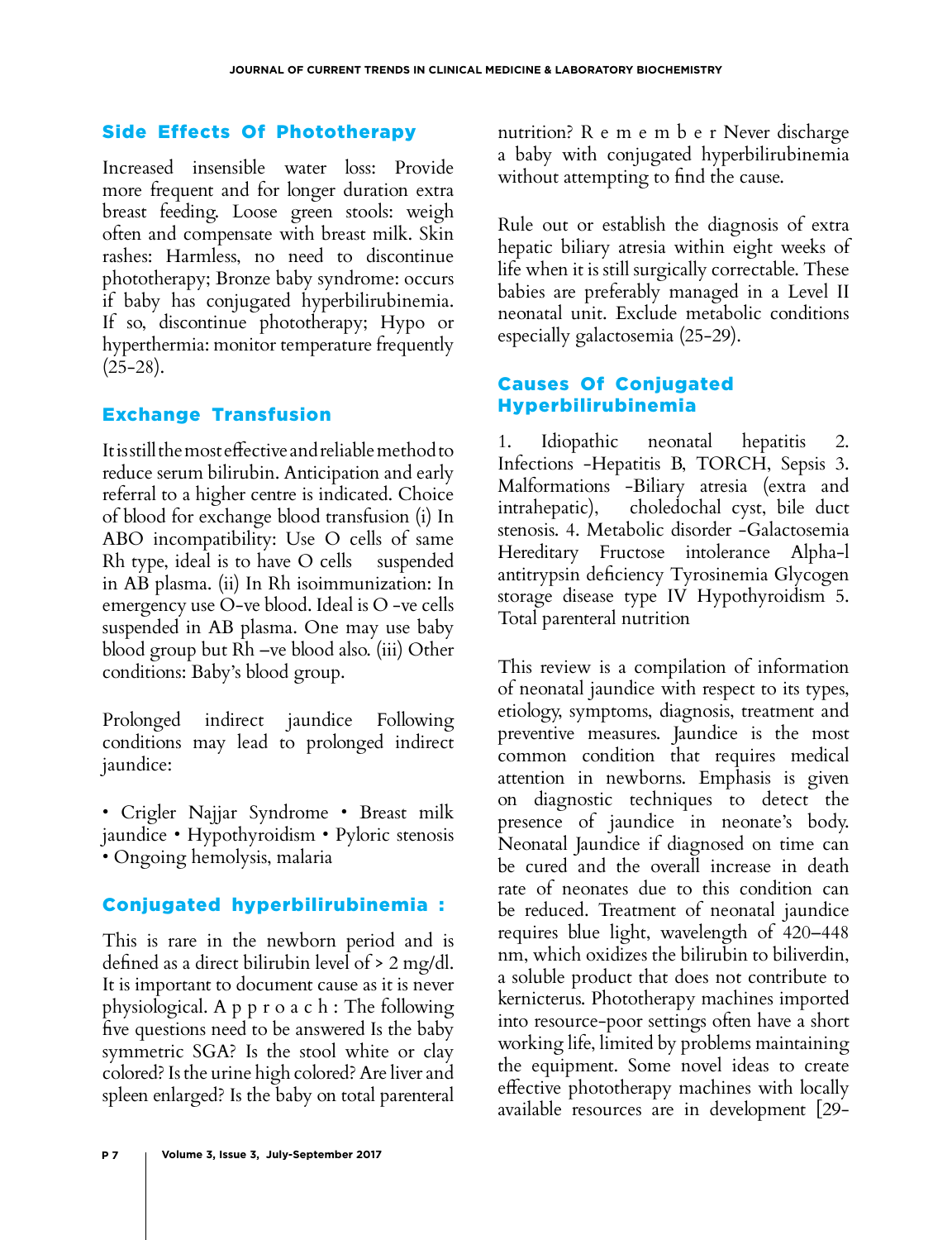30], but these still need testing and widespread dissemination.

To conclude, neonatal jaundice is an important aspect of neonatal morbidity. There are welldeveloped systems to identify, investigate and manage the problem in developed health care systems, but much research and development is still needed to address the problem in resource-poor settings.

### References

- 1. Subcommittee on hyperbilirubinaemia, American Academy of Pediatrics. Management of hyperbilirubinaemia in the newborn infant 35 or more weeks of gestation, Clinical Practice Guideline. Pediatrics 2004, 114(1): 297-316.
- 2. NHS National Institute for Health and Clinical Excellence. Neonatal Jaundice: A Clinical Guideline.
- 3. Kramer LI. Advancement of Dermal Icterus in the Jaundiced Newborn. Amer J Dis Child. 1969; 118: 454-458.
- 4. Zecca E, Barone G, De Luca D, Marra R, Tiberi E, Romagnoli C. Skin bilirubin measurement during phototherapy in preterm and term newborn infants. Early Hum Dev 2009; 85(8): 537-540.
- 5. Maisels MJ, Gifford K. Normal serum bilirubin levels in the newborn and the effect of breastfeeding. Pediatrics. Nov 1986; 78(5):837-43.
- 6. Atkinson LR, Escobar GJ, Takyama JI, Newman TB. Phototherapy use in jaundiced newborns in a large managed care organization: do clinicians adhere to the guideline? Pediatrics. 2003; 111:e555.
- 7. Moore LG, Newberry MA, Freeby GM, Crnic LS. Increased incidence of neonatal hyperbilirubinemia at 3,100 m in Colorado. Am J Dis Child. Feb 1984; 138(2):157-61.
- 8. Sarici SU, Serdar MA, Korkmaz A, et al. Incidence, course, and prediction of hyperbilirubinemia in near-term and term newborns. Pediatrics. 2004; 113:775-80.
- 9. Linn S, Schoenbaum SC, Monson RR, Rosner B, Stubblefield PG, Ryan KJ. Epidemiology of neonatal hyperbilirubinemia. Pediatrics. Apr 1985; 75(4):770-4.
- 10. Ahlfors CE, Parker AE. Unbound bilirubin concentration is associated with abnormal automated auditory brainstem response for

jaundiced newborns. Pediatrics. May 2008;  $121(5):976-8.$ 

- 11. http://www.labtestsonline.org/
- 12. http://www.psychiatryonline.com/popup. aspx?aID=139336
- 13. http://www2.massgeneral.org/harriscenter/ patient\_lab.asp
- 14. Bhutani VK, Johnson LH, Maisels MJ, et al. Kernicterus: epidemiological strategies for its prevention through systems-based approaches. J Perinatol. 2004; 24:650-62.
- 15. Buiter HD, Dijkstra SS, Oude Elferink RF, Bijster P, Woltil HA, Verkade HJ. Neonatal jaundice and stool production in breast- or formula-fed term infants. Eur J Pediatr. May 2008; 167(5):501-7.
- 16. Carbonell X, Botet F, Figueras J, Riu-Godo A. Prediction of hyperbilirubinaemia in the healthy term newborn. Acta Paediatr. Feb 2001; 90(2):166- 70.
- 17. Cremer RJ, Perryman PW. Influence of light on the hyperbilirubinemia of infants. Lancet. 1958; 1:1094-7.
- 18. De Carvalho M, De Carvalho D, Trzmielina S, et al. Intensified phototherapy using daylight fluorescent lamps. Acta Paediatr. Jul 1999; 88(7):768-71.
- 19. Dennery PA, Seidman DS, Stevenson DK. Neonatal hyperbilirubinemia. NEJM. 2001; 344:581-90.
- 20. Ebbesen F, Andersson C, Verder H, Grytter C, Pedersen-Bjergaard L, Petersen JR. Extreme hyperbilirubinaemia in term and near-term infants in Denmark. Acta Paediatr. Jan 2005; 94(1):59-64.
- 21. Gibbs WN, Gray R, Lowry M. Glucose-6 phosphate dehydrogenase deficiency and neonatal jaundice in Jamaica. Br J Haematol. Oct 1979; 43(2):263-74.
- 22. Glass P, Avery GB, Subramanian KN, et al. Effect of bright light in the hospital nursery on the incidence of retinopathy of prematurity. N Engl J Med. Aug 15 1985; 313(7):401-4.
- 23. Maisels MJ, McDonagh AF. Phototherapy for Neonatal Jaundice. N Engl J Med 2008; 358(9): 920-928.
- 24.. Alcock GS, Liley H. Immunoglobulin infusion for isoimmune haemolytic jaundice in neonates. (Cochrane Review). In: The Cochrane Library, Issue 2, 2003. Oxford: Update Software.
- 25. Smits-Wintjens VE, Walther FJ, Rath ME, et al. Intravenous Immunoglobulin in Neonates with Rhesus Haemolytic Disease: A Randomized Controlled Trial. Pediatrics 2011; 127: 680.